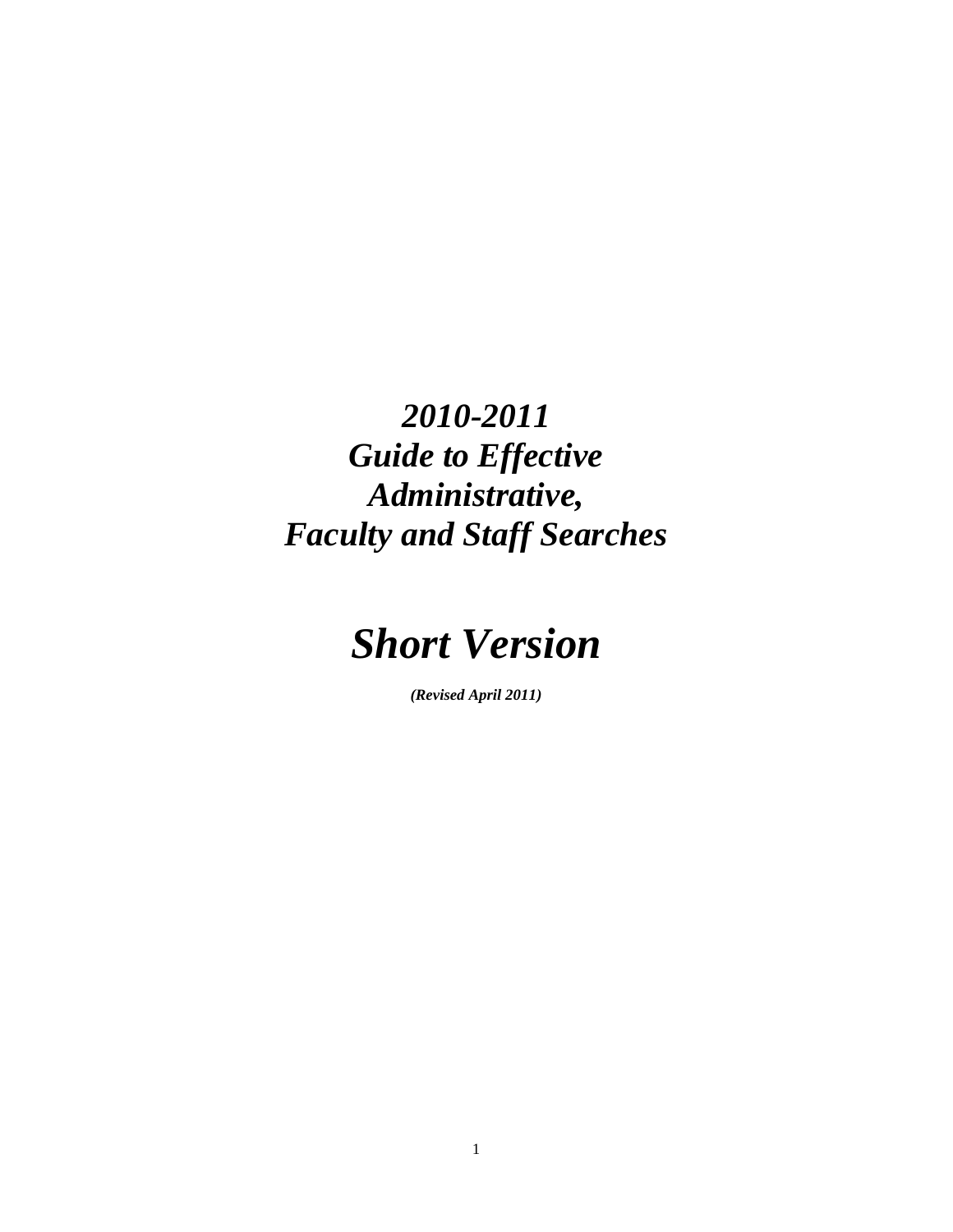## **A Message to Search Committees**

This short version of the Guide to Effective Administrative, Faculty and Staff Searches has been prepared for experienced search committees.

For additional information regarding the affirmative action/equal employment opportunity goals of the College, feel free to contact the *Equity and Campus Diversity Office, located in Cleveland Hall, Room 415, or at extension 6210.* 

| <b>Office Hours:</b> 8:30 a.m. – 5:00 p.m.<br><b>Phone:</b> 878-6210<br><b>Fax:</b> 878-6234<br><b>Website:</b> http: equity.buffalost |
|----------------------------------------------------------------------------------------------------------------------------------------|
|                                                                                                                                        |
|                                                                                                                                        |
|                                                                                                                                        |
| http: equity.buffalostate.edu                                                                                                          |
|                                                                                                                                        |

*For assistance with the technical aspects of the web-based online system, PeopleAdmin, contact Human Resources at extension 3042.* 

**On July 1, 2008 the college adopted a paperless web-based on-line applicant tracking system known as PeopleAdmin. All full time administrative, faculty and professional staff positions and graduate assistants use the new on-line system. Major features are listed below: The release of the position is approved using the position release form from the budget office. Obtain the Position Release form at http://[budget.buffalostate.edu/position-release-form-0](http://budget.buffalostate.edu/position-release-form-0) The Recruitment Plan is completed using the web-based on-line tracking system. Applicants apply for positions using the on-line system [https://jobs.buffalostate.edu](https://jobs.buffalostate.edu/) Applicants are notified that their application has been received through the on-line system. The AA/EEO Self-Identification Data is collected through the on-line system as a part of the on-line application. Applications can be reviewed and screened through the system anywhere the internet is available, including off-campus. The Pre-Interview report is completed on-line and forwarded for necessary approvals through the on-line tracking system. The Interview and Recommendation report is completed using the on-line tracking system. Applicants are notified that the position has been filled through the on-line tracking system.**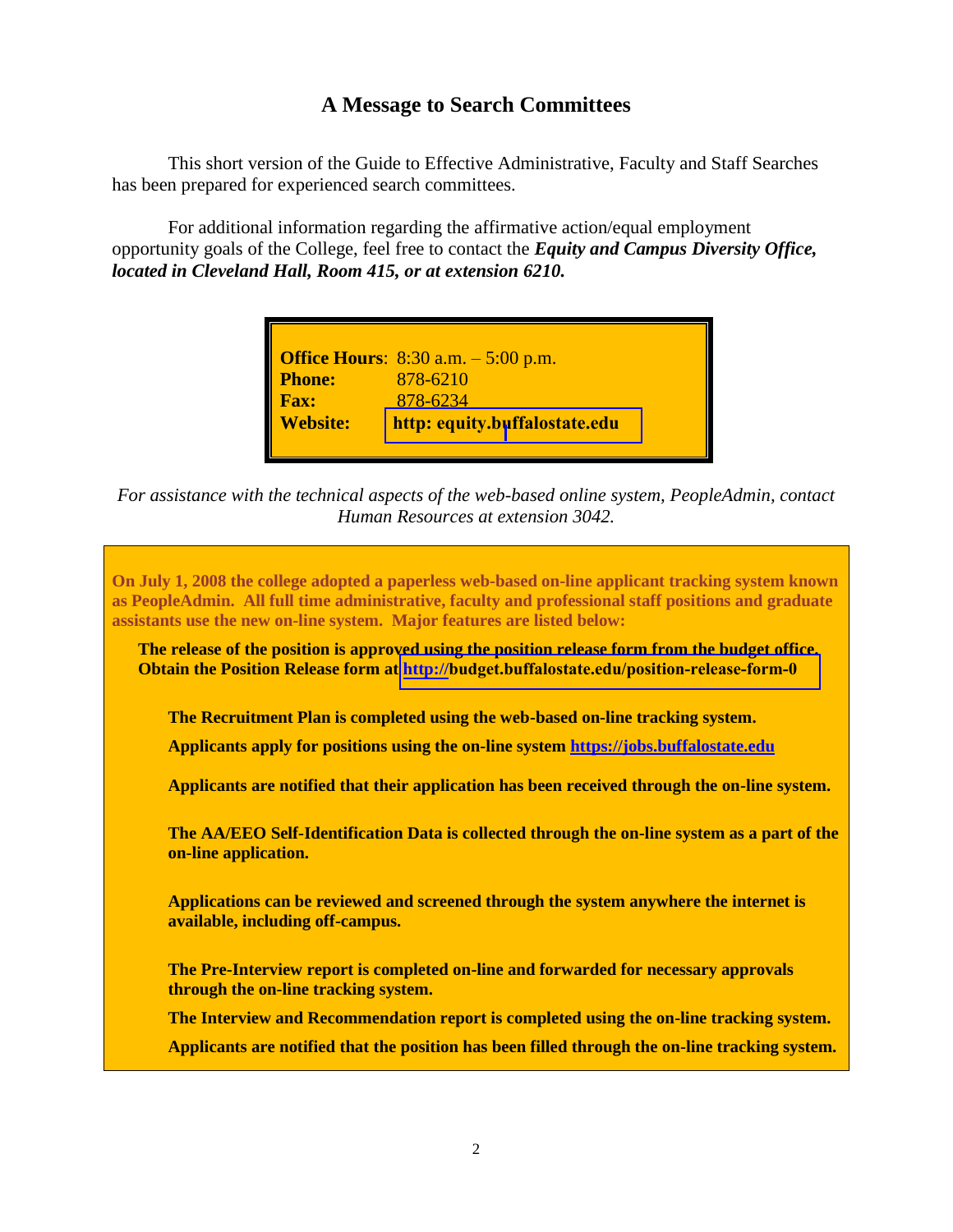## **What does the PeopleAdmin system do??**

#### **The system does the following:**

Acknowledges receipt of all applications Collects AA/EEO data Obtains approval by administrators on-line Sends notices to applicants that they do not meet the qualifications and will not be considered for the position. Sends notices to applicants that the position has been filled Because the system is web-based, all parts of the system, including review of applications, completing and submitting reports and approvals can be completed through the internet anywhere and anytime.

**Human Resources Office** will provide assistance and training on the operation of the system

**Equity and Campus Diversity Office** will provide assistance to ensure that equal employment opportunity and affirmative action guidelines are followed.

The campus continues its commitment and legal responsibility to use affirmative action in creating large and diverse pools of applicants for all positions and in assuring that all applicants receive equal employment opportunity.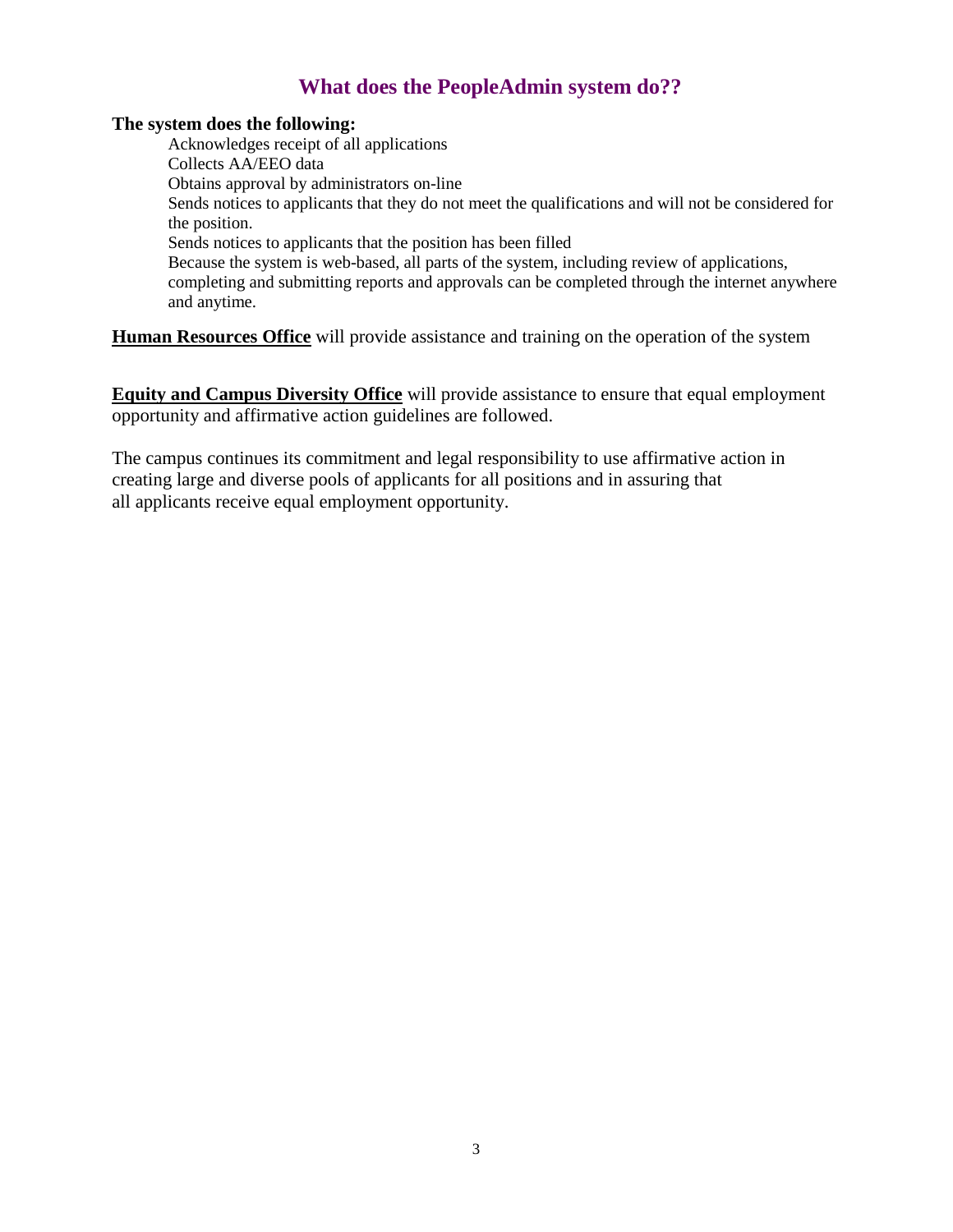## **2010-2011**  *Guide to Effective Administrative, Faculty and Staff Searches (Short Version)*

## **Table of Contents**

| <b>College Mission and Core Values</b> |                                                                                                                       | 5      |
|----------------------------------------|-----------------------------------------------------------------------------------------------------------------------|--------|
|                                        | <b>Statement of Principle on Diversity</b>                                                                            | 5      |
|                                        | <b>Equity and Diversity Office Mission</b>                                                                            |        |
| <b>Step 1</b>                          | <b>12Steps to Effective Administrative, Faculty and Staff Searches</b><br><b>Request Approval of Position Release</b> | 6<br>7 |
| Step 2                                 | <b>HR Creates User Account</b>                                                                                        | 8      |
| Step 3                                 | Develop the Recruitment Plan                                                                                          | 9      |
| <b>Step 4</b>                          | Schedule AA/EEO Orientation Meeting                                                                                   | 11     |
| Step 5                                 | <b>Schedule PeopleAdmin Training Session</b>                                                                          | 11     |
| Step 6                                 | <b>Begin Search Process</b>                                                                                           | 12     |
| <b>Step 7</b>                          | Receive & Screen Applications                                                                                         | 13     |
| <b>Step 8</b>                          | <b>Complete Pre-Interview Report</b>                                                                                  | 14     |
| Step 9                                 | Conduct the Interviews                                                                                                | 15     |
| Step 10                                | Check References & Credentials                                                                                        | 16     |
| <b>Step 11</b>                         | Complete Interview & Recommendation Report                                                                            | 17     |
|                                        | <b>Step 12</b> Complete the Appointment Form                                                                          | 18     |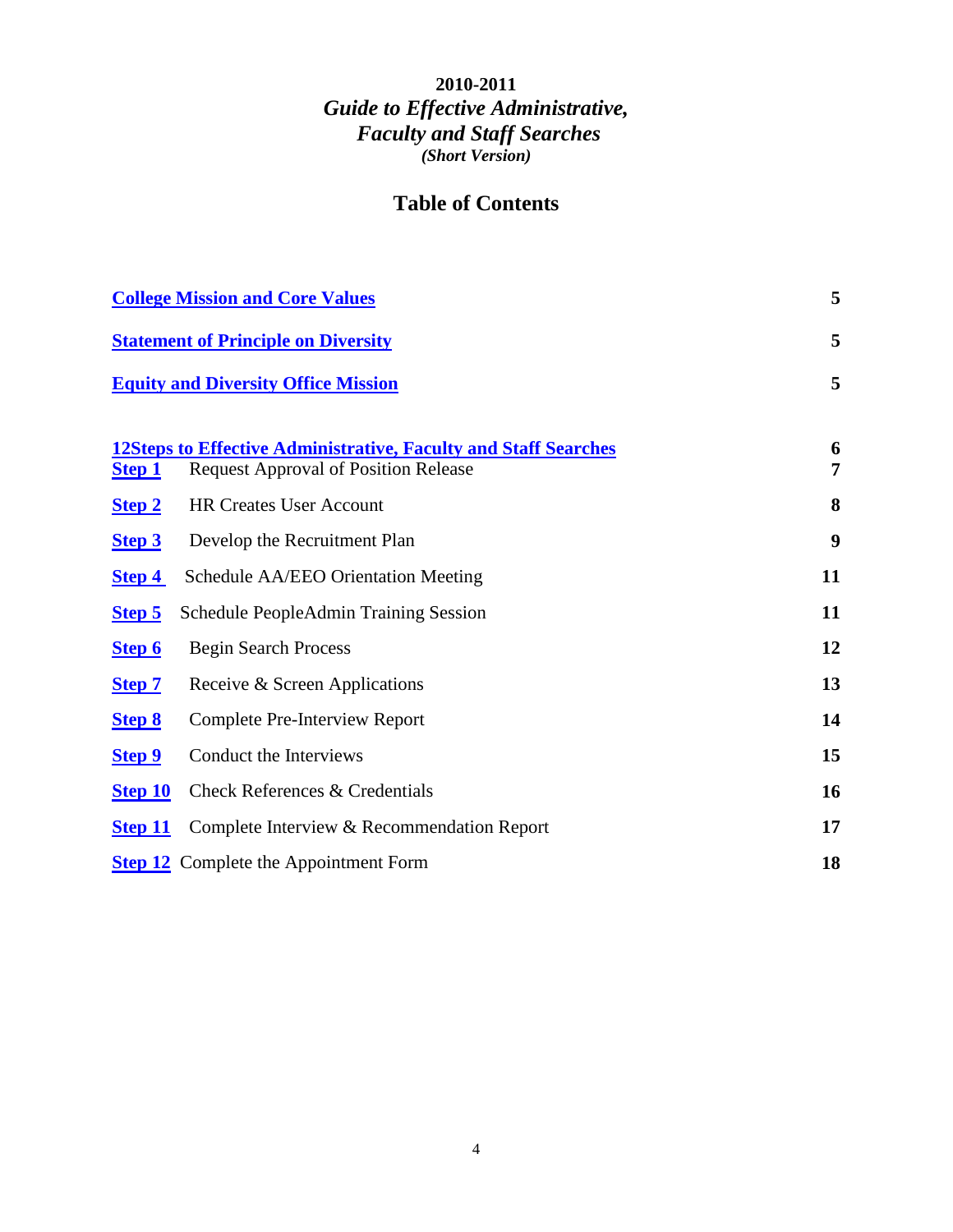## **Buffalo State College Mission Statement**

<span id="page-4-0"></span>*Buffalo State College is committed to the intellectual, personal and professional growth of its students, faculty and staff. The goal of the college is to inspire a lifelong passion for learning, and to empower a diverse population of students to succeed as citizens of a challenging world. Toward this goal, and in order to enhance the quality of life in Buffalo and the larger community, the college is dedicated to excellence in teaching and scholarship, cultural enrichment, and service.* 

## **Core Values**

*We, the Buffalo State College community, are committed to:*

- *1. Access to quality public higher education.*
- *2. Quality teaching and learning.*
- *3. Opportunities for individuals to realize their full potential.*
- *4. The rigors, joys, and fulfillment of intellectual discovery.*
- *5. Supportive and collegial relationships.*
- *6. Respect for diversity and individual differences.*
- *7. Service to society.*

## **Statement of Principle on Diversity**

<span id="page-4-1"></span>*Buffalo State College supports diversity of thought, diversity of experience, and diversity of values. The college is dedicated to a visible commitment to these ideals by affirming and respecting differences in all interactions. Toward this goal, the college provides equitable opportunity and access through innovative recruiting, professional development and education programs that enrich the total academic experience and enhance the quality of life.* 

## **Equity and Campus Diversity Office Mission Statement**

<span id="page-4-2"></span>*The mission of the Equity and Campus Diversity Office is to ensure that the college community understands and complies with both federal and state laws and SUNY policies with respect to equal opportunity and affirmative action. While equal opportunity is the law, affirmative action and diversity issues require the college not only to provide access to employment and educational programs, but also to provide equitable opportunities to enhance success.* 

*The primary goal of the Equity and Campus Diversity Office is to create a campus climate that is favorable to the development of the human potential of all faculty, staff, administrators and students. To achieve this goal, the office has three major responsibilities: compliance, equity (of services), and diversity.*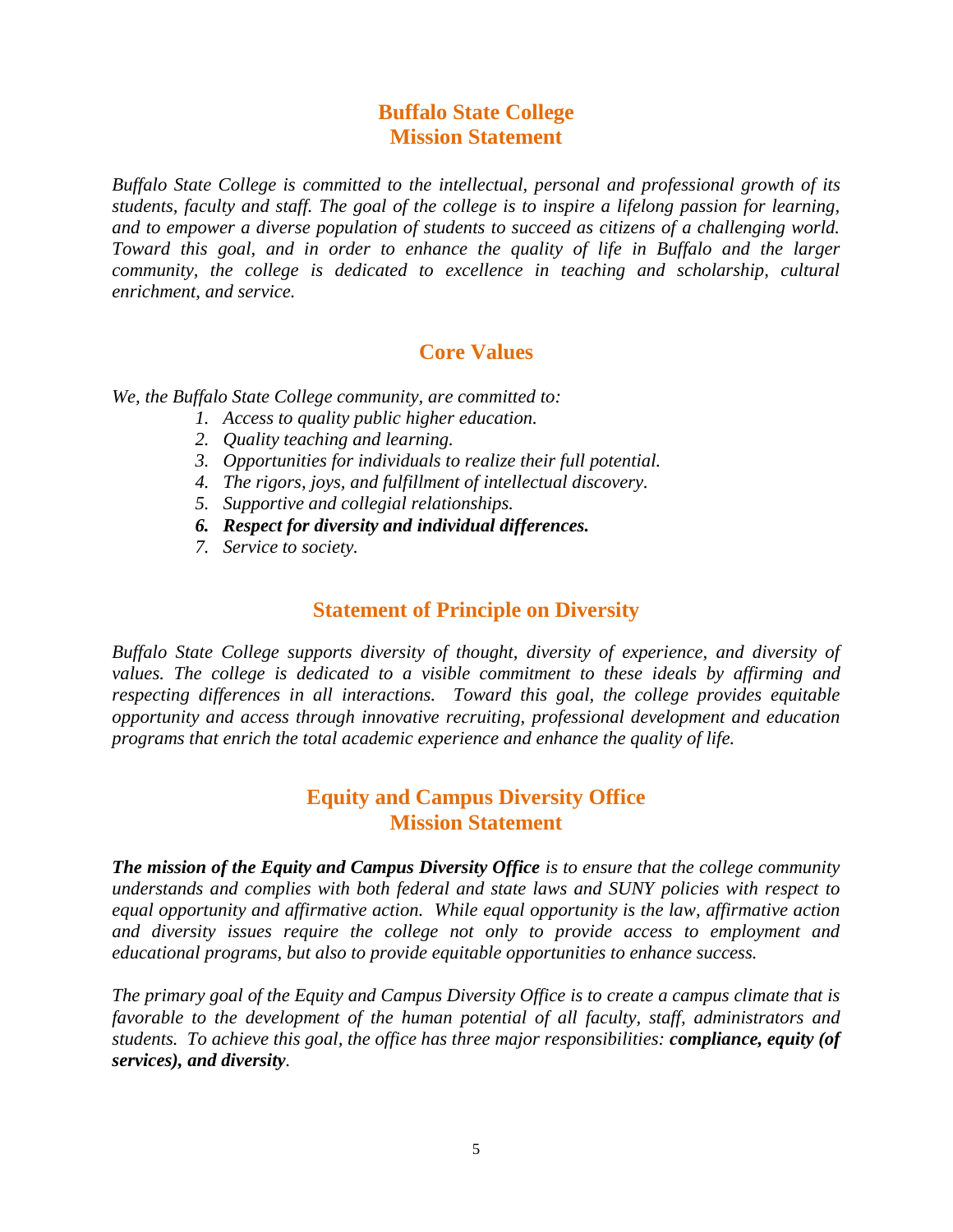## **Twelve Steps to Effective Administrative, Faculty, and Staff Searches**  *(Revised July 2010)*

<span id="page-5-0"></span>

|                            | Initiator requests approval of Position Release<br>http://budget.buffalostate.edu/position-release-form-0                      |
|----------------------------|--------------------------------------------------------------------------------------------------------------------------------|
| Step $2 \_\_$              | HR creates user account for the search                                                                                         |
| Step $3.$                  | HR provides assistance to the search committee concerning the operation<br>of the People Admin system                          |
| Step $4$ <sub>_____</sub>  | Search committee develops and/or reviews the recruitment plan. The plan<br>is forwarded for approval using the on-line system. |
|                            | The search chair schedules an orientation meeting with Equity and<br>Campus Diversity concerning the AA/EEO process.           |
| Step $6$ <sub>_____</sub>  | Search committee places advertisements                                                                                         |
|                            | Search committee receives and screens applicants using the on-line system<br>and selects candidates for interview              |
| Step $8$ <sub>_____</sub>  | Search chair completes Pre-Interview Report<br>Note: not required for graduate assistants or part-time faculty positions       |
|                            | Search committee conducts interviews                                                                                           |
|                            | Search chair or designee checks references and verifies<br>credentials                                                         |
| Step $11$ <sub>_____</sub> | Search chair completes Interview and Recommendations Report<br><b>Note: Not required for part-time faculty positions.</b>      |
|                            | Administrator completes the Appointment Form and forwards to HR.                                                               |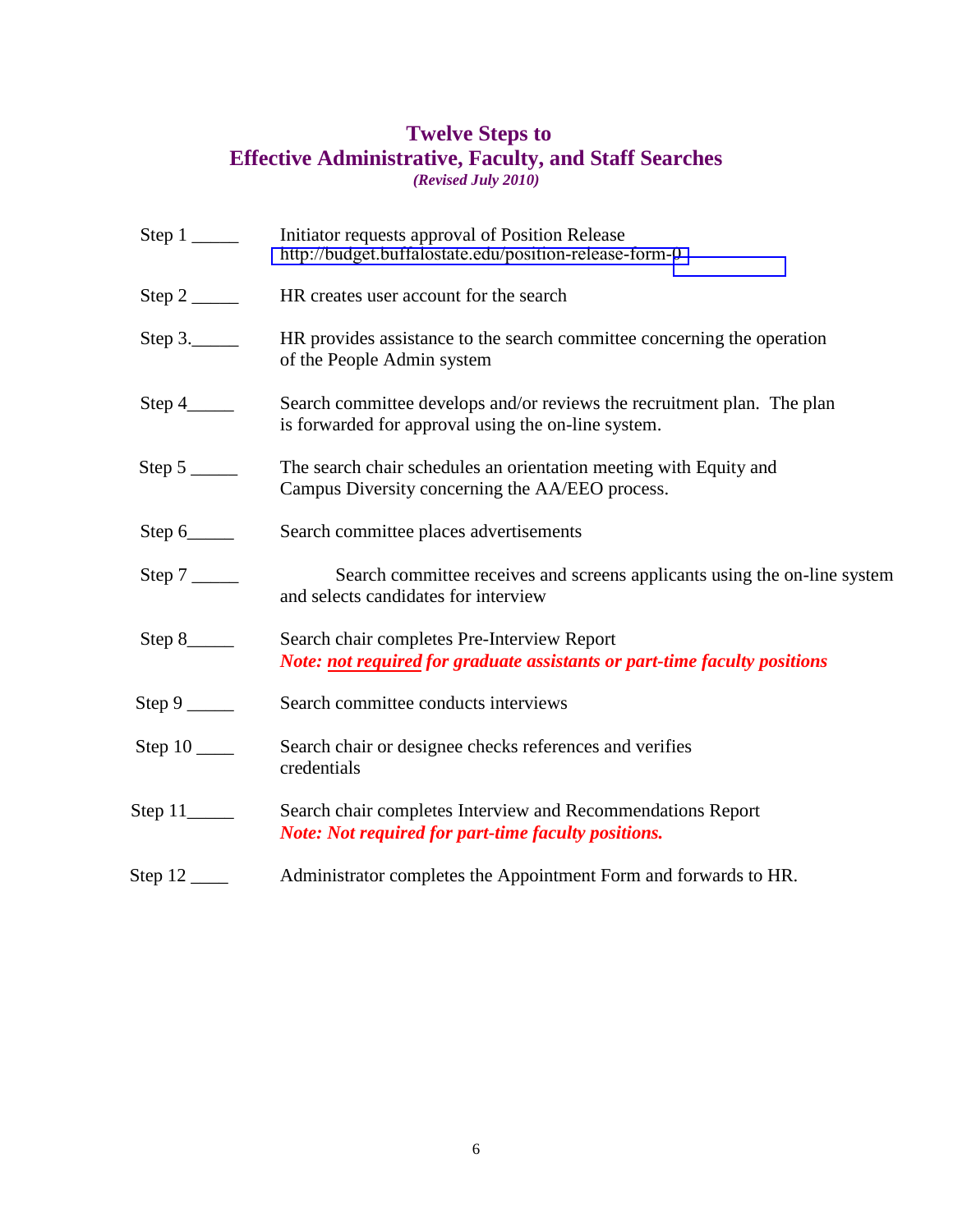# <span id="page-6-0"></span>*Step 1: Request Approval of the Position Release*

**Authorization for release of funds to support the position and line # must be obtained prior to developing the recruitment plan.** 

**A new Position Release form is available from the Budget Office. <http://budget.buffalostate.edu/position-release-form-0>**

The Position Release identifies resources for the position and a line number. The search cannot begin until the Vice President and the Budget office have approved the release of the resources for the position. For M/C positions, the President must approve the Position Release.

#### **Sample Position Release Form**

| Line Number:<br><b>Buffalo State College</b><br><b>Position Release</b><br>For Annual Salary Rate Positions<br><b>Personal Service Resources</b> |                                                                                                                                                  |           |         |                                                             |                        |         |                    |
|--------------------------------------------------------------------------------------------------------------------------------------------------|--------------------------------------------------------------------------------------------------------------------------------------------------|-----------|---------|-------------------------------------------------------------|------------------------|---------|--------------------|
|                                                                                                                                                  | Vacancy Due To: $\Box$ New Position* $\Box$ Retirement                                                                                           |           |         | $\Box$ Resignation                                          |                        |         | □ Other Separation |
| please call the Budget Office.                                                                                                                   | *A line number will be assigned by the Budget Office if a new position is being established. To confirm the permanent resources for the position |           |         |                                                             |                        |         |                    |
| <b>REQUIRED</b><br><b>INFORMATION</b>                                                                                                            | <b>CURRENT STATUS</b><br>(Press F1 for Help in each field)                                                                                       |           |         | <b>Targeted status</b><br>(Press F1 for Help in each field) |                        |         |                    |
| Department                                                                                                                                       |                                                                                                                                                  |           |         |                                                             |                        |         |                    |
| <b>Account Title</b>                                                                                                                             |                                                                                                                                                  |           |         |                                                             |                        |         |                    |
| <b>Account Number</b>                                                                                                                            | Select:                                                                                                                                          |           | Select: |                                                             |                        |         |                    |
| <b>Budget Title</b>                                                                                                                              |                                                                                                                                                  |           | Select: |                                                             |                        |         |                    |
| <b>Local Title</b>                                                                                                                               |                                                                                                                                                  |           |         |                                                             |                        |         |                    |
| Salary Rank/Grade                                                                                                                                |                                                                                                                                                  |           |         | Select:                                                     |                        |         |                    |
| <b>FTE</b>                                                                                                                                       |                                                                                                                                                  |           |         |                                                             |                        |         |                    |
| Obligation                                                                                                                                       | Select:                                                                                                                                          |           |         | Select:                                                     | <b>CYSelect:</b>       |         | <b>CY Select</b>   |
| <b>Annual Salary Rate</b>                                                                                                                        |                                                                                                                                                  |           |         | Select:                                                     |                        | Select: |                    |
| <b>Anticipated Hire</b><br>Date                                                                                                                  | N/A                                                                                                                                              |           |         |                                                             |                        |         |                    |
|                                                                                                                                                  | Press F1 for Additional Information: Pay Basis                                                                                                   | Approvals |         | <b>Expiry Date</b>                                          | <b>Budget Transfer</b> |         |                    |
| <b>Approvals:</b>                                                                                                                                |                                                                                                                                                  |           |         |                                                             |                        |         |                    |
| 1. Director/Department Chair<br>5. Budget Office<br>Date<br>Date                                                                                 |                                                                                                                                                  |           |         |                                                             |                        |         |                    |
| 2. Associate VP/Dean                                                                                                                             |                                                                                                                                                  | Date      |         | 4. President (for M/C & Area positions)                     |                        |         | Date               |
|                                                                                                                                                  | 3. Vice President/Provost<br>Date                                                                                                                |           |         |                                                             |                        |         |                    |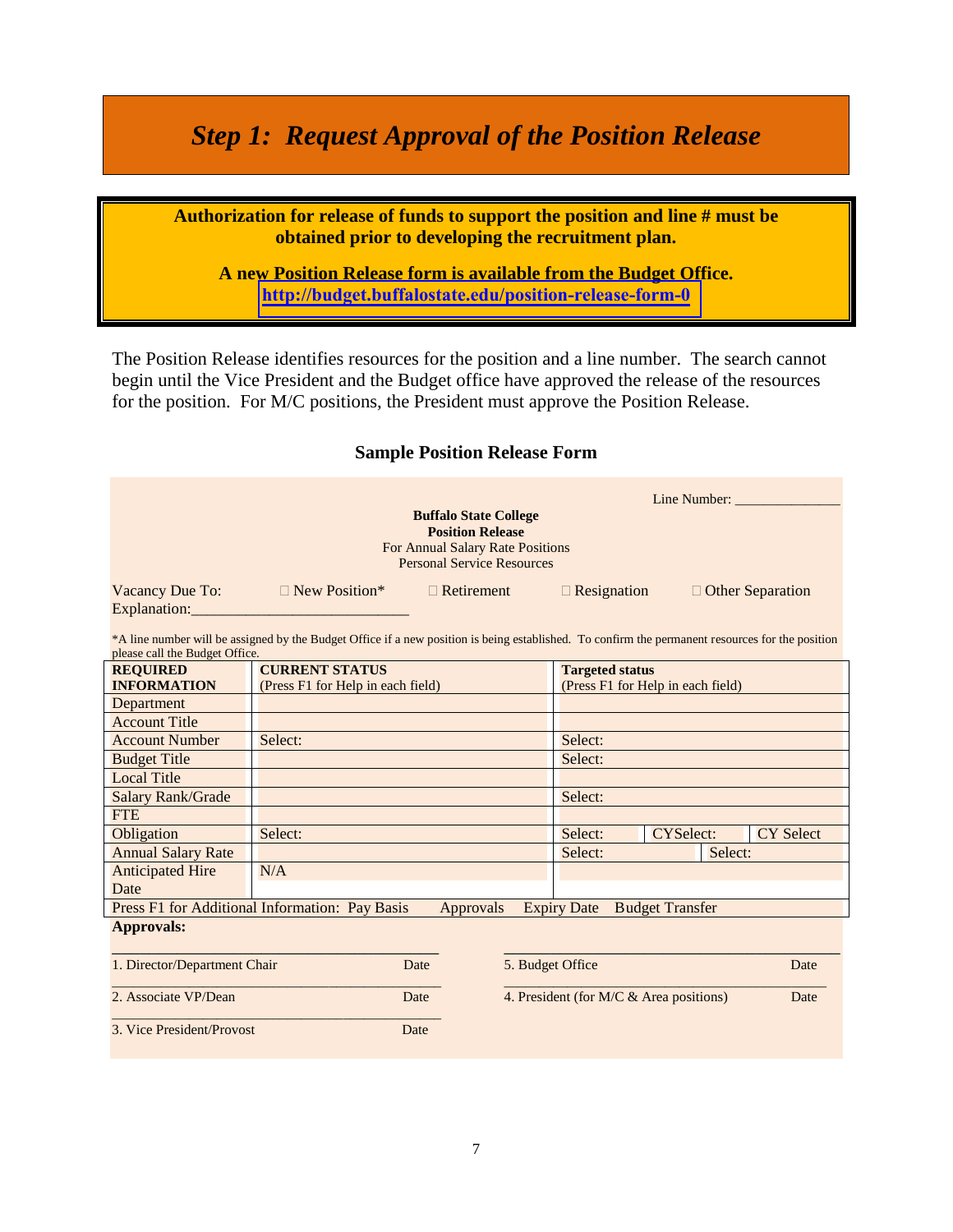# *Step 2: HR Creates User Account*

<span id="page-7-0"></span>After the position release is approved, the Budget office will notify Human Resource Management, who will then set up a User Account to begin the search. The User Account provides access to the web-based on-line applicant tracking system (PeopleAdmin).

After HR has created a user account, users are notified via email and should login to the system to begin the search. Sample email and login screen below:

| From: jobs.buffalostate.edu<br>To:<br>Subject: Your User Account has been Approved                                                               |  |
|--------------------------------------------------------------------------------------------------------------------------------------------------|--|
| Dear User:<br>Your user account for the Online Employment System has been approved. Please contact Human<br>Resources if you have any questions. |  |
| Thank you,<br><b>Human Resources</b>                                                                                                             |  |

| <b>User Login</b><br>Please login to the system using your User Name<br>and Password |  |  |
|--------------------------------------------------------------------------------------|--|--|
| User Name:<br>Password:                                                              |  |  |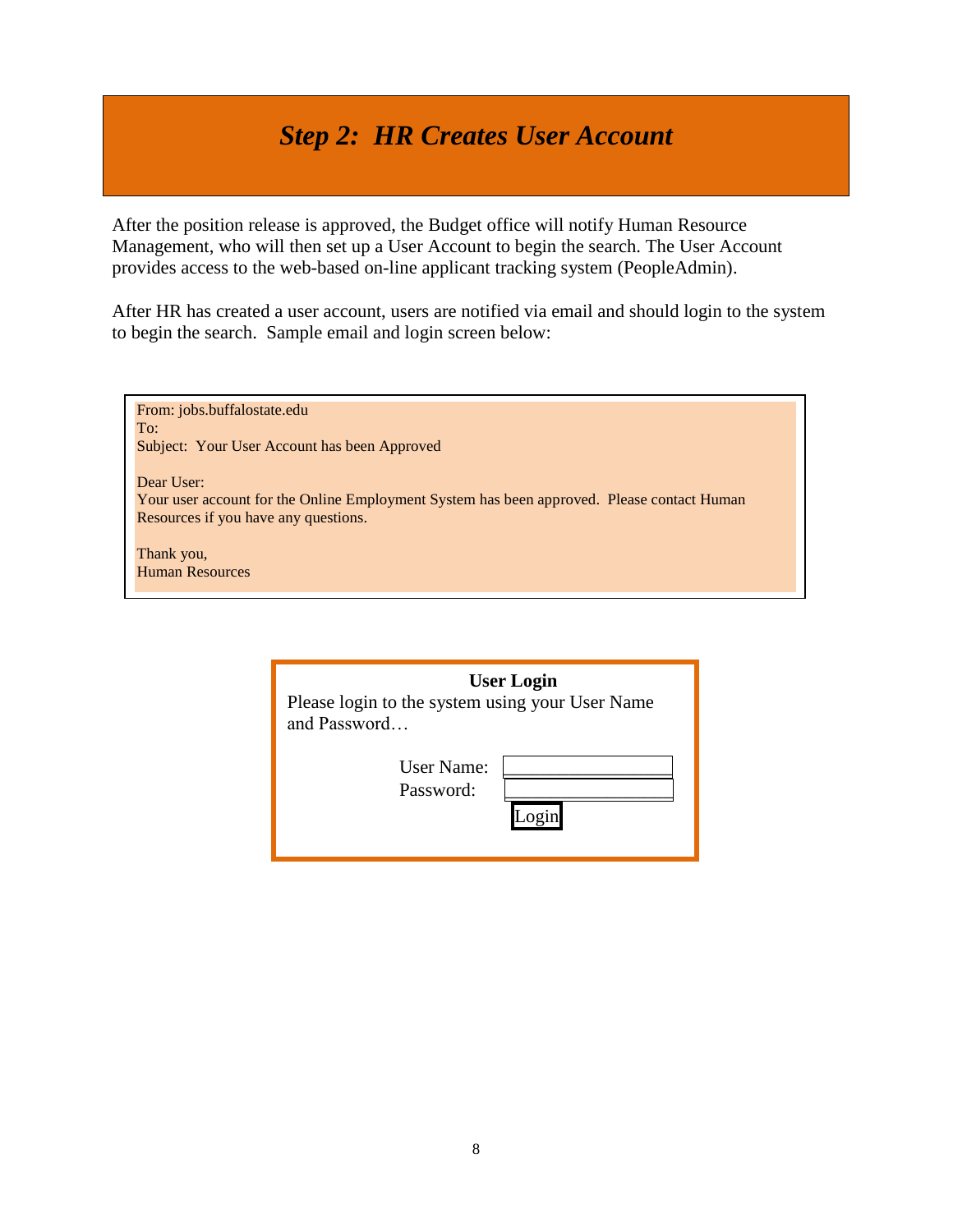# *Step 3: Human Resources provides training for the search chair and members of the search committee on the operation of the on-line system*

The search Chair contacts the Human Resources Management Office X3042 for training on the operation of the People Admin system. Members of the search committee who have not used the system should alos schedule an appointment for training.

**Representatives from Human Resources** will provide training to assist the search committee in the use of the on-line system:

- 1. Create and submit postings
- 2. Send notices to applicants
- 3. Review and screen applicants
- 4. Submit the recruitment plans
- 5. Complete and forward pre-interview report for approval
- 6. Complete and forward interview and recommendation report for approval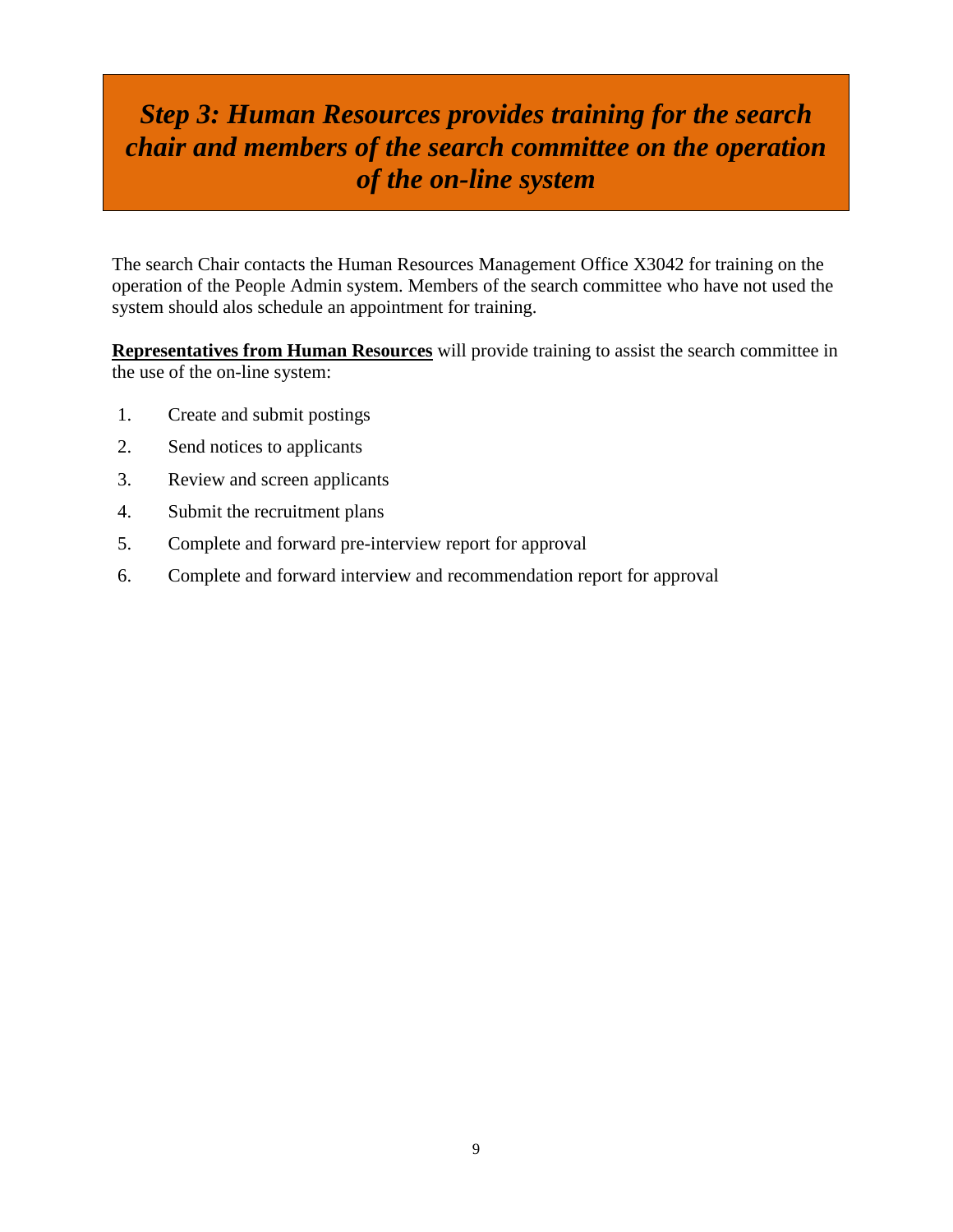# <span id="page-9-0"></span>*Step 4: Search Committee Develops and/or Reviews Posting and Recruitment Plan*

The posting and the recruitment plan are completed using the PeopleAdmin system.

## **How To Create A Posting**

A job posting may be created from a template or from a previous posting, using information from the following categories to complete the screens. Required fields are denoted with astericks. The posting may be previewed before submitting for approval.

## **Position Information**

Includes position type (faculty, professional, etc.), line number, budget title, local title, rank/grade, FTE, salary, FLSA*(Fair Labor Standards Act)* designation, negotiating unit, department web site.

## **Department Information**

List the name of the department and search committee members, department users, submitter of the recruitment plan and department contact information where requested

#### Type of Search

Search chairs must indicate the type of search to be conducted and may choose from the following: civil service, national, local/regional, and special

### **Recruitment Plan**

*Brief Job Description* - A clearly written job description communicates the scope and nature of the job responsibilities.

*Required Qualifications - -*Regulation issues by the U.S. Equal Employment Opportunity Commission (EEOC), Title VII of the Civil Rights Act, the Age Discrimination in Employment Act, the Americans with Disabilities Act and other federal laws make it illegal to recruit, advertise or use job procedures in a way that discriminate against applicants for positions on the basis of age, sex, national origin, religion, disability, marital or veterans status except when such notice is based on a *bona fide occupational qualification* for employment (BFOQ).

#### *All applicants who are candidates for the position must meet all of the required qualifications.*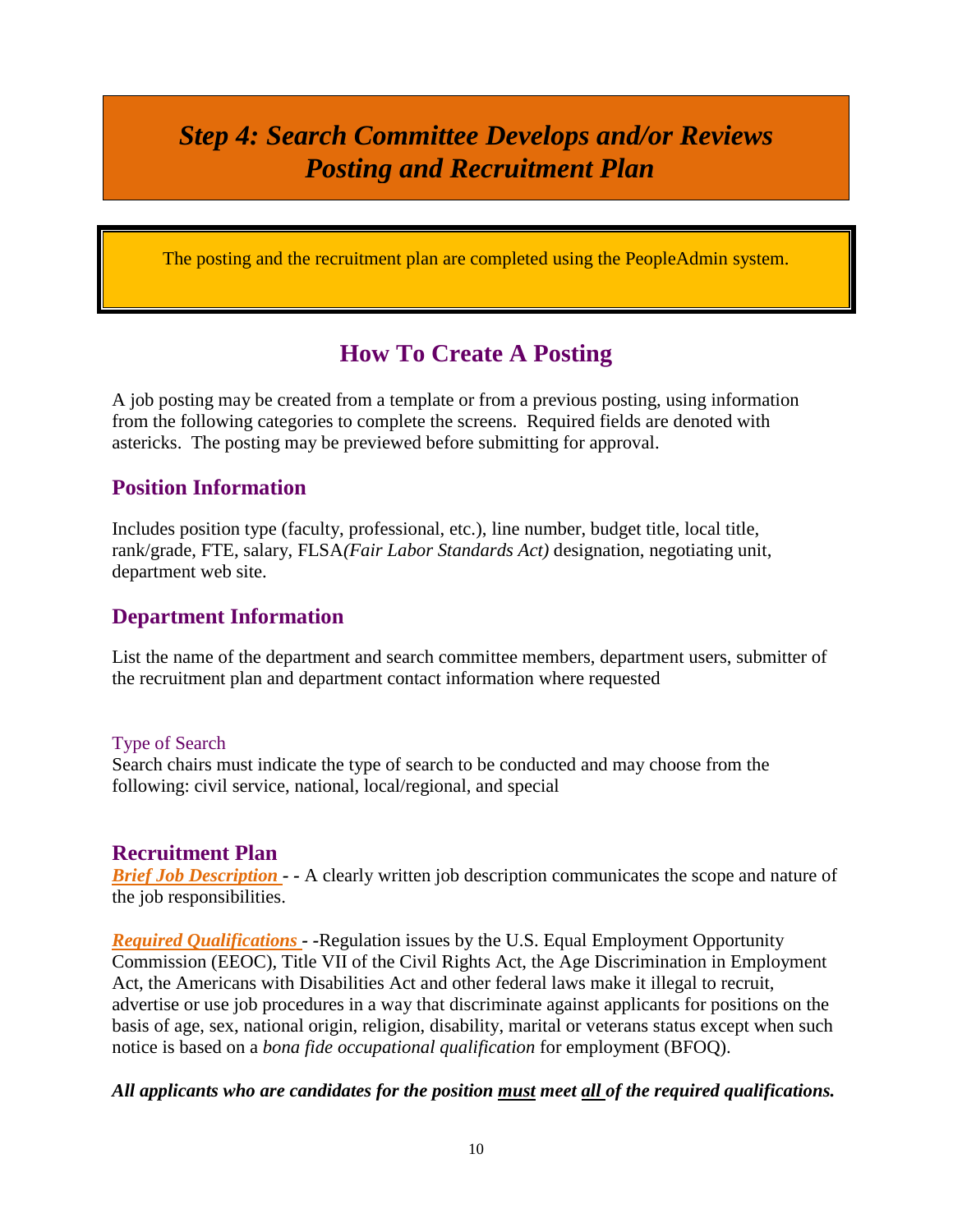*Preferred Qualifications* - A candidate will be considered to have an advantage if he/she also has one or more of the preferred qualifications.

*Anticipated Date of Hire* – Indicate the date position is expected to be filled.

*Application Deadline or Open Until Filled*

#### Required Applicant Documents

Indicate items that applicants must submit to be considered for the position.

### Special Instructions to Applicants

A text box is provided for additional or special instructions to applicants.

### Advertising

*Print Advertising—*The Recruitment Plan provides checkboxes to identify publications in which print and associated on-line only advertisements options are available. These ads will be placed by College Relations after consultation with the search committee and administrators.

*Electronic Advertising*- College Relations does not place discipline specific, electronic or Internet list serve advertisements. These are the responsibility of the search committee. They must be essentially similar to the approved position release advertisement. Faculty, professional staff and administrative positions are posted on InSideHigherEd job listing at no cost.

*Personal Networking* – The direct personal contact approach to recruitment is the most successful way to identify and recruit women and other protected class candidates. Search committees are encouraged to make personal contacts with potential applicants whom they think may be interested and qualified for the position.

*Additional Special Procedures* – The most important part of the search process is the creation of a broad and diverse pool of candidates. It is the responsibility of the search committee to promote the position in a way that will attract the attention of women, underrepresented racial/ethnic minorities and candidates from other protected classes including veterans and persons with disabilities.

## **Posting Specific Questions**

Search committees may post job specific questions that can be used to qualify/disqualify candidates, or rank applicants. The questions must be limited to the required and/or preferred qualifications.

## **Posting Status**

The Recruitment Plan must be reviewed and approved by the Administration. When all approvals have been received, the active search may begin.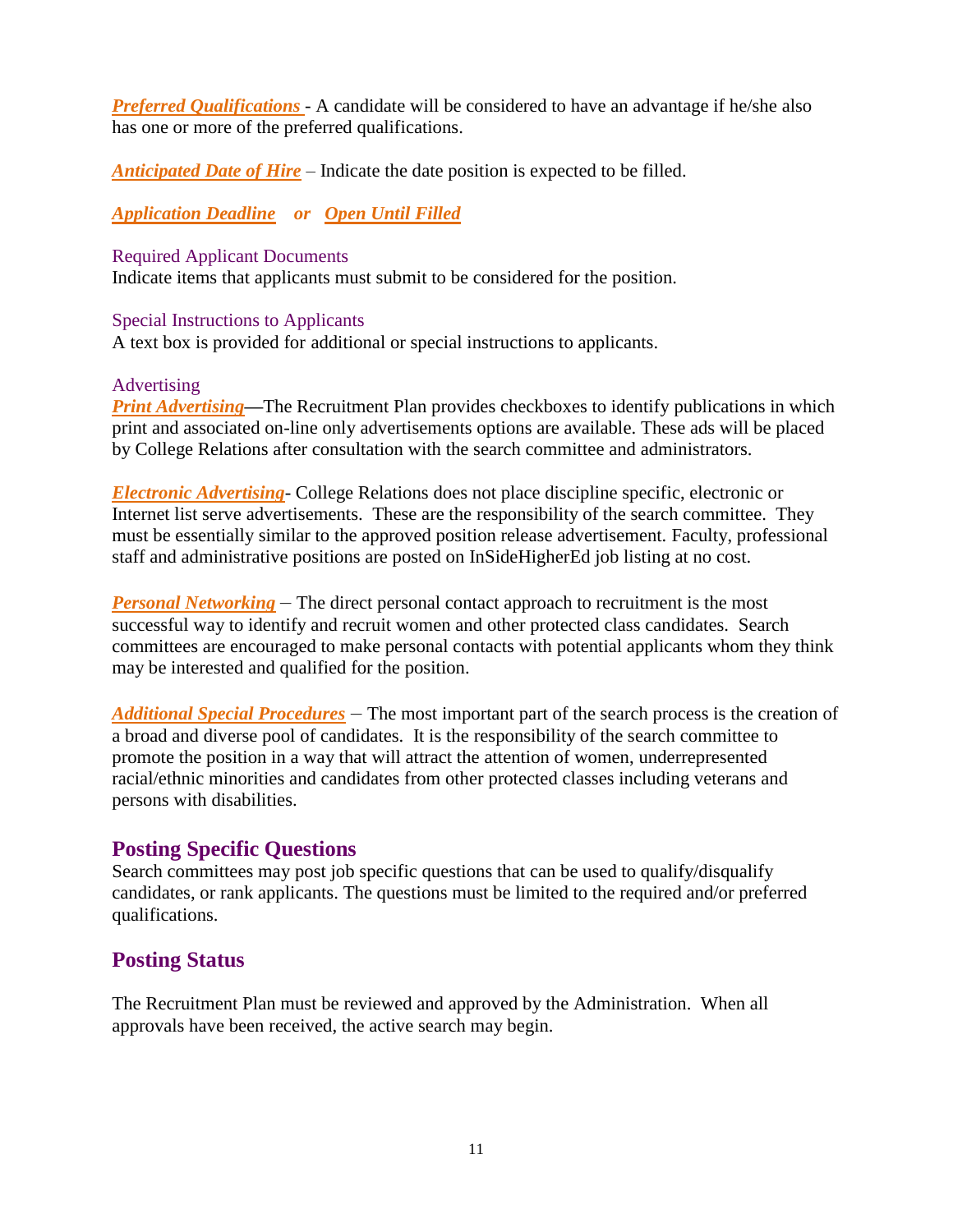# <span id="page-11-0"></span>*Step 5: Schedule an orientation meeting with the Equity and Campus Diversity Office*

### **The Officer from Equity and Campus Diversity will meet with the search committee chair and/or the committee, to do the following as appropriate:**

- 1. Review the needs of the position relative to the affirmative action goals.
- 2. Review the rules and regulations regarding fairness in the search and screening process.
- 3. Encourage the committee to make a good faith effort to develop an applicant pool reflecting the availability of racial/ethnic minorities and women in the workforce.
- 4. Review the Affirmative Action/Equal Employment Opportunity policies and procedures to be used in the search.
- 5. Monitor the process to ensure that policy and procedures are maintained throughout the search.

# <span id="page-11-1"></span>*Step 6: Search Committee Begins the Search Process: Places Recruitment Advertising and Makes Personal Contacts*

College Relations (CLEV 307) coordinates the placement of all print and specified on-line *only*  advertisement and secures advertising space through Graystone, an advertising placement agency that negotiates pricing and advertising space in publications on behalf of the college. It usually takes a minimum of 5-7 days for an ad to be developed, approved and placed.

College Relations does NOT send discipline specific electronic postings or personal correspondence for advertising or publication. These are the responsibility of the search committee or department.

The following steps are used to ensure that approved ads are placed in the appropriate outlets, at an approved cost:

1. The Position Recruitment Plan must be approved before any ads are released for publication.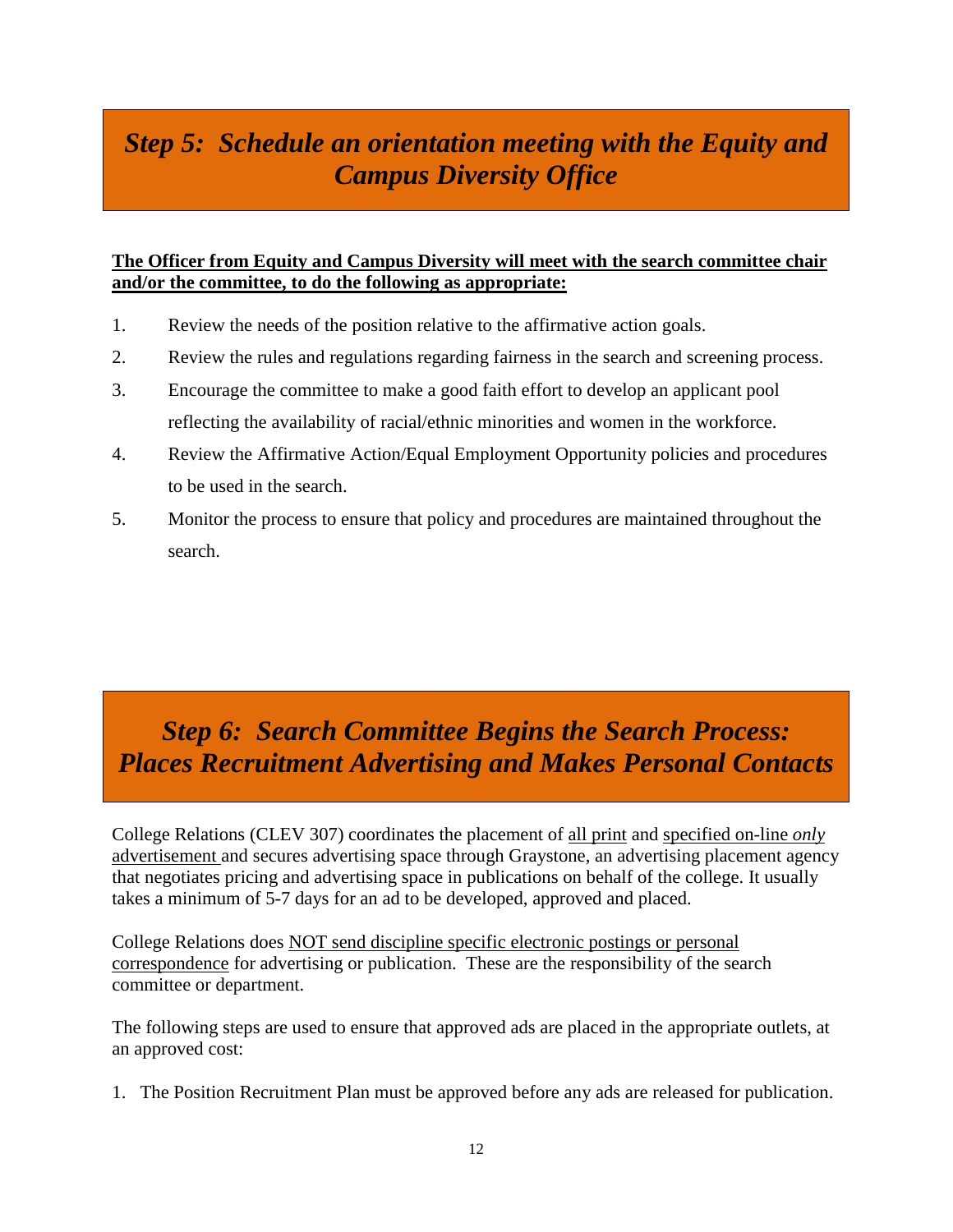- 2. Human Resources will provide a copy of the position recruitment plan to College Relations. College Relations will develop the proposed ad based on information on the approved Position Recruitment Plan. College Relations will make the necessary preliminary contacts Graystone to obtain costs and insertion dates. *It is not necessary for the Search Committee to develop proposed advertisement copy.*
- *3.* It is essential that the search chair and department chair (or designee)be available to approve the Recruitment Ad Production form. The advertisement will not be placed without department approval.
- 4. The Department Chair/Director and the Dean must approve the content, format, cost and insertion dates before the advertisement will be placed.
- **5.** Once the ad is published, the advertising placement agency provides College Relations with an invoice and tear sheet of all ads. College Relations forwards a copy of the tear sheets and the invoice to the department chair. **Copies of all ads must be attached in the Documents tab of the on-line Pre-Interview Report.**
- 6. The invoice amount is billed to the appropriate departmental/office account and sent to the Accounting Office for direct payment

## **Special Note**

### **Be aware of the lead-time for publication in journals and newspapers**.

Newspapers and journals have a variety of lead times necessary for the placement of ads. This can be as long as two months for some publications. If the deadline for submitting an ad to a particular outlet is close, the Dean/Director, Vice President and Senior Advisor should be notified so that the process can be expedited.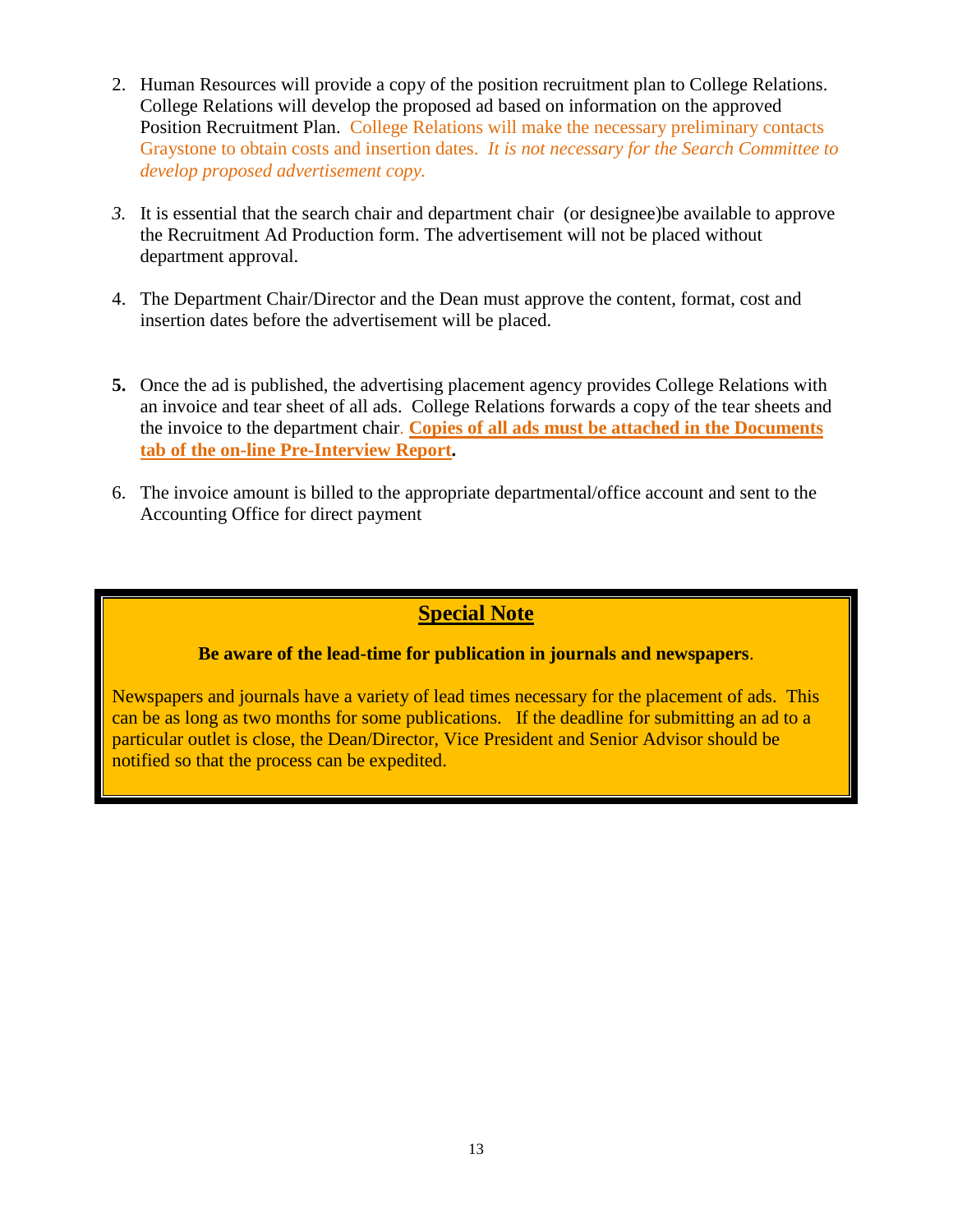# <span id="page-13-0"></span>*Step 7: Search Committee Reviews Applications and Selects Candidates for Interview*

## **Special Note on Confidentiality**

Maintenance of confidentiality is absolutely essential throughout the entire search process. Members owe a duty of care to the college and to one another to protect absolutely the freest expression of opinion in committee deliberations without fear that comments will be shared with others outside the committee. Especially in discussing candidates, every remark must be taken as privileged. Committee deliberations and decisions are to be held in strict confidence until public disclosure is necessary for conduct of oncampus interviews and for final selection. Disclosure must only be on a need-to-know basis.

#### **All applications are received through the PeopleAdmin system.**

The college strongly encourages applicants to use the on-line applicant tracking system to apply for positions. This will facilitate the use of the on-line tracking system. If paper applications are received the search chair should contact the applicant to encourage the use of the on-line system. A sample letter or e-mail message is given below.

### SAMPLE

#### Dear

We have received your resume and cover letter indicating your interest in …*(Name the position)* at Buffalo State College. The college strongly encourages you to apply for this position using our on-line applicant process at [http://jobs.buffalostate.edu.](http://jobs.buffalostate.edu/)

If you have any questions or require assistance, please call Buffalo State College Human Resources Management at 878-3042.

Sincerely,

### **Acknowledgement of receipt of applications is completed through the PeopleAdmin system.**

The PeopleAdmin system will notify applicants that their application has been received.

If screening questions are used as a part of the posting, the system will also notify applicants that they do not meet the specified eligibility requirements and their application will not be considered further.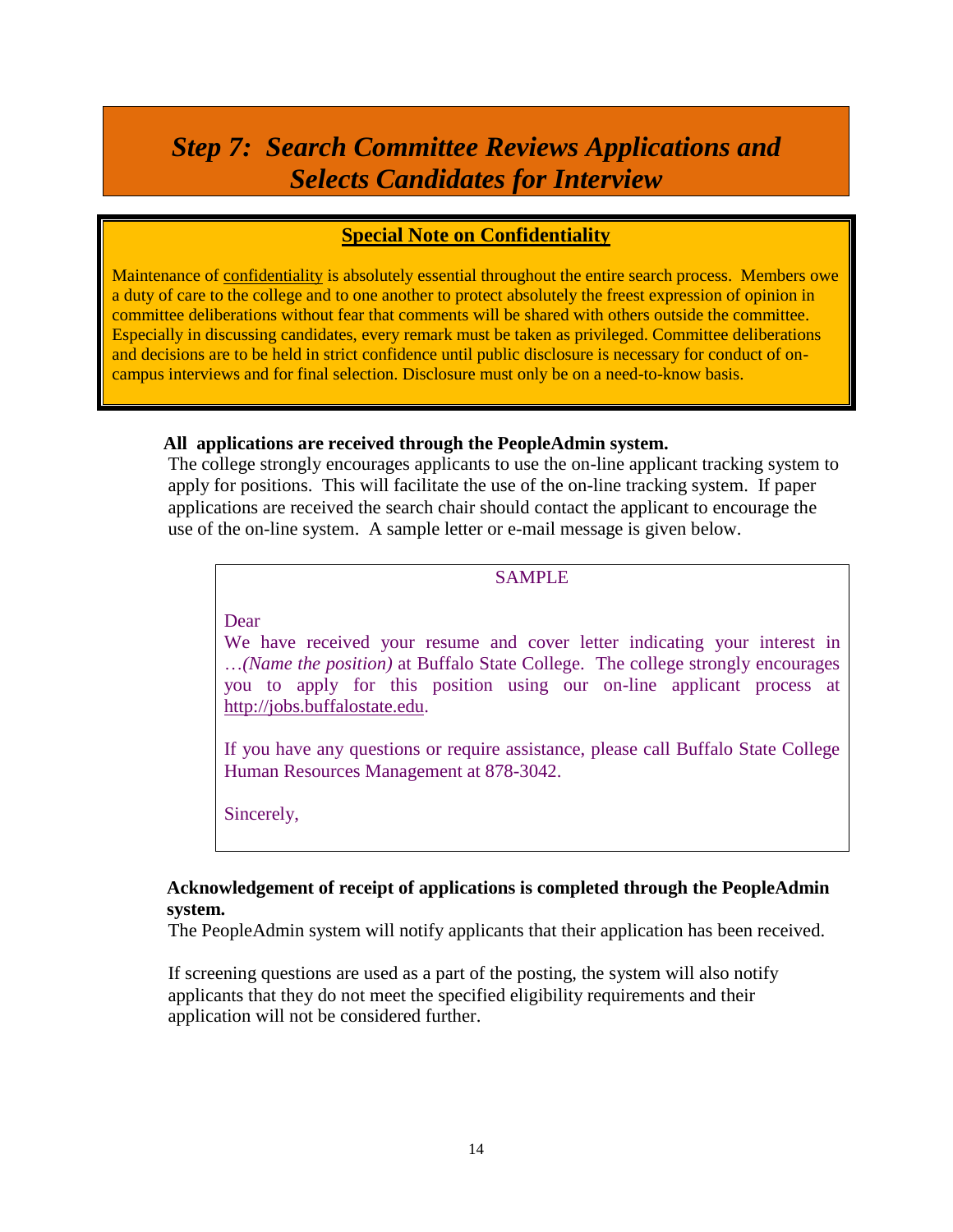#### **AA/EEO self-identification data is collected through the PeopleAdmin system.**

Equity and Campus Diversity will receive information about the diversity in the applicant pool. This information is not revealed to the search committee so they can review applications without bias. If, however, there is a concern about the diversity in the pool or the review of particular applicants, the Equity and Campus Diversity Officer will contact the search chair to discuss the situation to ensure that all applicants receive a review free from discrimination or bias.

<span id="page-14-0"></span>*Step 8: Search Chair Completes the Pre-Interview Report (for regular full-time, term positions only. Not required for graduate assistant or part-time positions.)*

The pre-interview report is used to assure that the committee has used appropriate methods to ensure a large and diverse pool of applicants and that the procedure used for reviewing and selecting candidates for the interview has treated all candidates fairly.

Prior to inviting prospective candidates to the telephone interview or other interviews, the chairperson of the search/screening committee will prepare and submit the Pre-interview report. The chair will assure the recruitment procedures were followed according to the approved recruitment plan. Then the search chair will Change Applicant Status from Under Review to either *Recommend for Interview* (Active) or *Not Recommended for Interview* (Inactive) and provide a rationale in the appropriate text box and/or the notes or comments. The search committee may also provide a summary of the decisions on all candidates by attaching a report under Documents.

The candidates *Not Recommended* For Interview will be considered Inactive. They will receive an email notification when the search process has been completed.

The Pre-interview report **must be completed and approved** before any interviews may be conducted whether they are telephone interviews or on-campus interviews.

The Pre-interview report is completed and forwarded to the Department Chair, Dean/Director and Equity and Campus Diversity for approval. The Vice President does not approve the preinterview report.

Equity and Diversity will review the voluntary AA/EEO report and will discuss the report with the search chair if necessary to ensure a diverse pool of applicants and interviewees.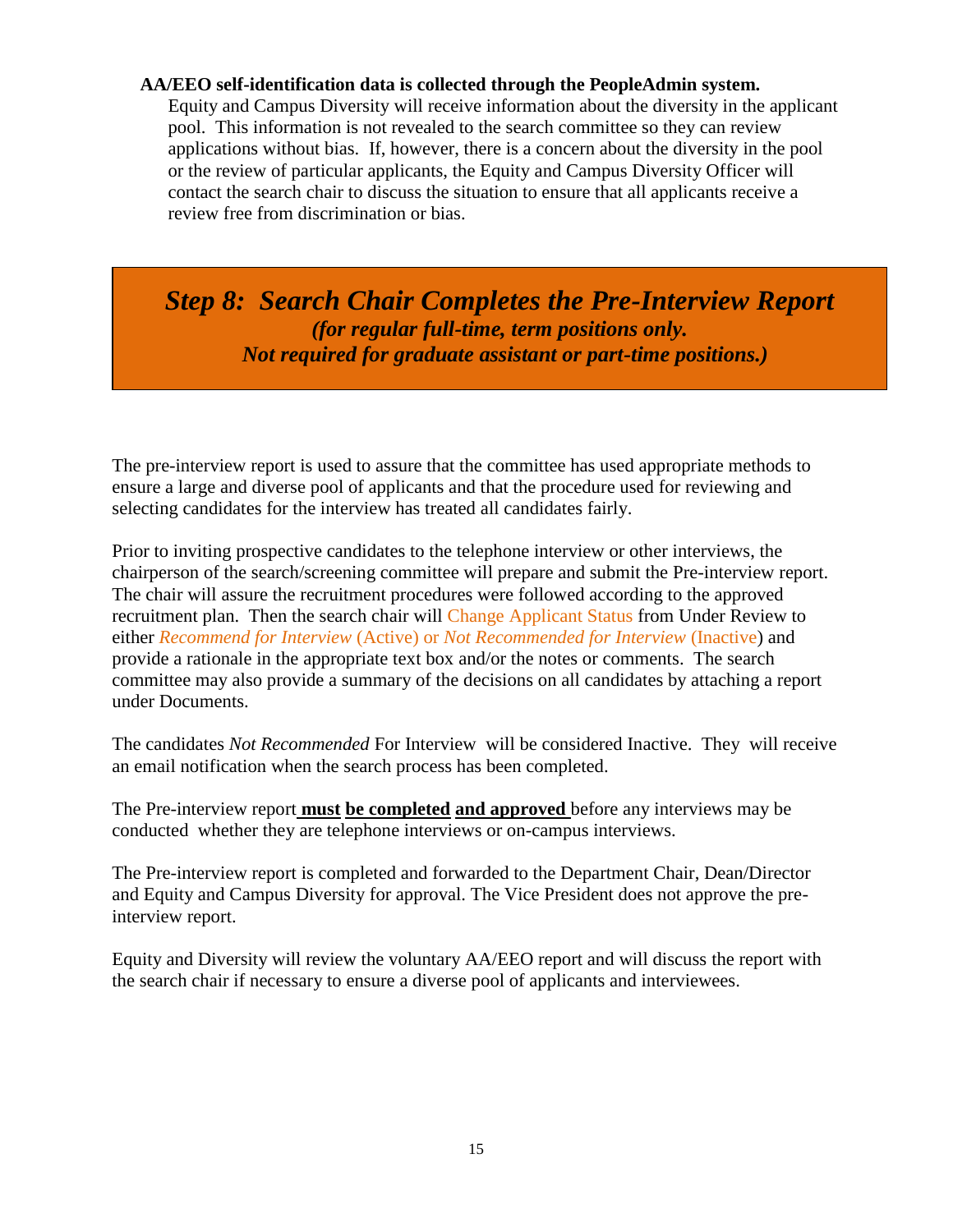#### **Attachments to the Pre-Interview Search Procedure Report (Attach to the Documents Tab in the system)**

- 1. Copy of each published advertisement, announcement, and electronic posting.
- 2. Sample of all recruitment correspondence and a list of persons to whom the letters were sent.
- 3. Copy of appropriate search committee meeting minutes.
- 4. Statement describing the process used in selecting the candidates for interview and the basis for the decision by the search committee for each candidate.

*Under no circumstances, should a candidate be invited to campus or interviewed without prior approval of the Pre-Interview Report.*

# <span id="page-15-0"></span>*Step 9: Search Committee Conducts the Interviews*

After the Pre-Interview Report has been approved, the search committee may schedule interviews. The interview serves to familiarize the candidate with the campus and the department. It is important to remember that both parties are making decisions based on the interview. The actual process for the interviews is decided by the committee. Some committees opt to have telephone interviews to further limit the pool of candidates who will be brought to campus for an on campus interview.

## **The Telephone or Screening Interview (optional)**

Some search committees conduct telephone interview to screen a large pool of qualified candidates. Others do not. Telephone interviews are often problematic in searches because there are too many people asking questions and responses are not accurately qualified.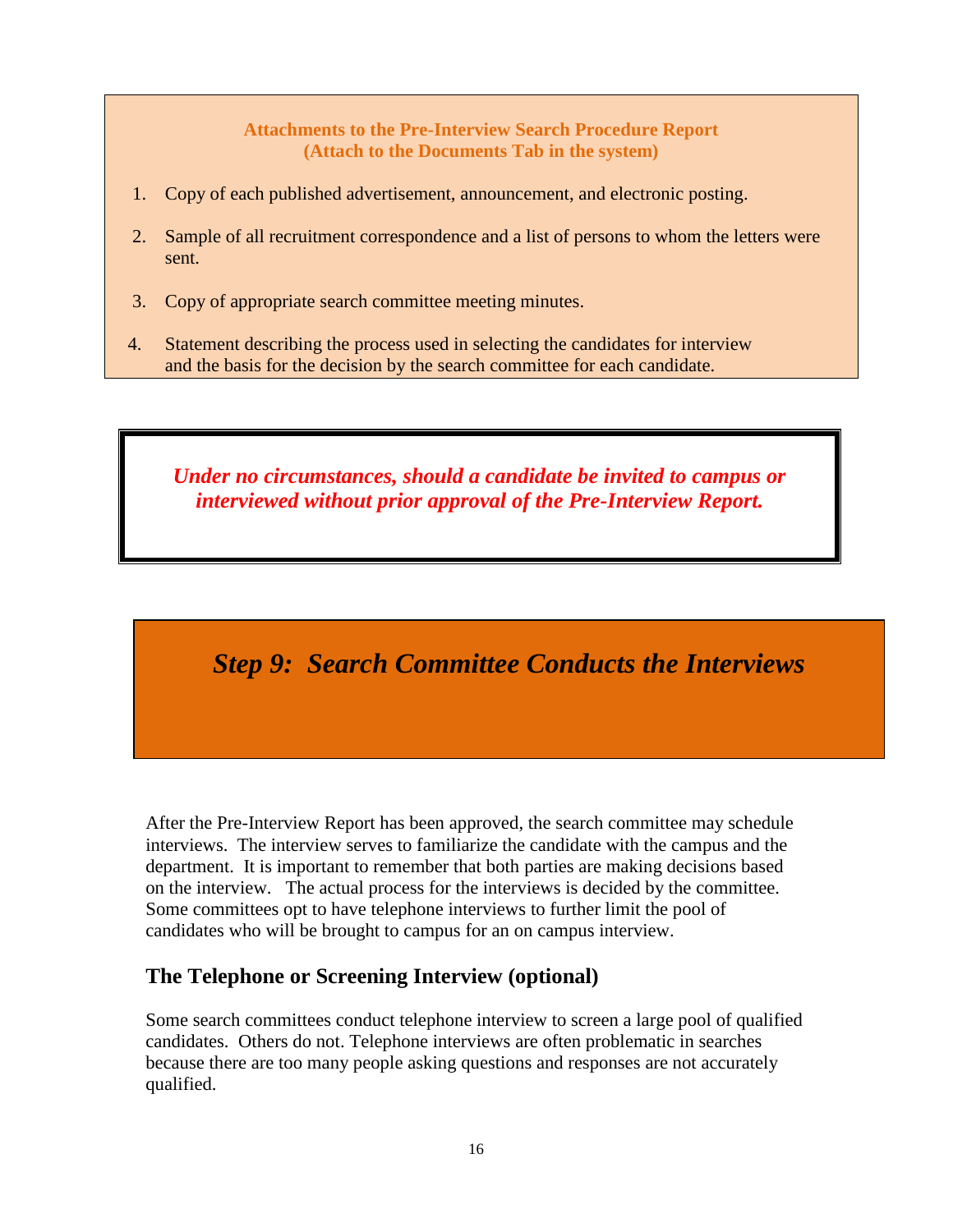After the telephone interviews have been completed, search committees usually schedule an on-campus visit for some or all of the interviewees. It is not necessary to re-submit the Pre-interview report after telephone or screening interviews. However, the applicant status information should be updated to indicate why a candidate is not invited to the on-campus interview. This can be in the Notes/History Tab or in a report attached to the Documents.

## **The On-Campus Interview**

The on-campus visit is an opportunity to establish rapport with each candidate, and to "sell" the position and the college, as well as a forum for finding out the candidate's strengths and limitations. Remember that the candidate is interviewing you as much as you are interviewing the candidate.

Care should be taken during the interview not to engage in activities, conversation questioning or other acts that may be potentially considered discrimination. This includes comments concerning race/ethnicity, gender, gender identity, sexual orientation, national origin, veteran's status, or disability.

If a candidate identifies as a person with a disability, it is essential that the applicant be given the opportunity to demonstrate how they would perform the essential duties of the position with or without accommodations. Since it is necessary to provide *all applicants* the same opportunities as persons with a disability, it is usually considered appropriate to ask *all applicants* to demonstrate their ability to do the essential functions of the position. Faculty are usually required to teach a lesson and respond to questions by faculty and students. Professional staff are usually asked to do a task that they would normally be expected to do as a function of the position. If a test or task is developed, it must be related to the essential functions of the position as stated on the position release and recruitment plan.

A word about national origin discrimination. A person who speaks with an accent or for whom English is not the first language cannot be discriminated against in hiring unless they are not able to perform the essential functions of the position, such as teaching and communicating with others in a reasonable manner.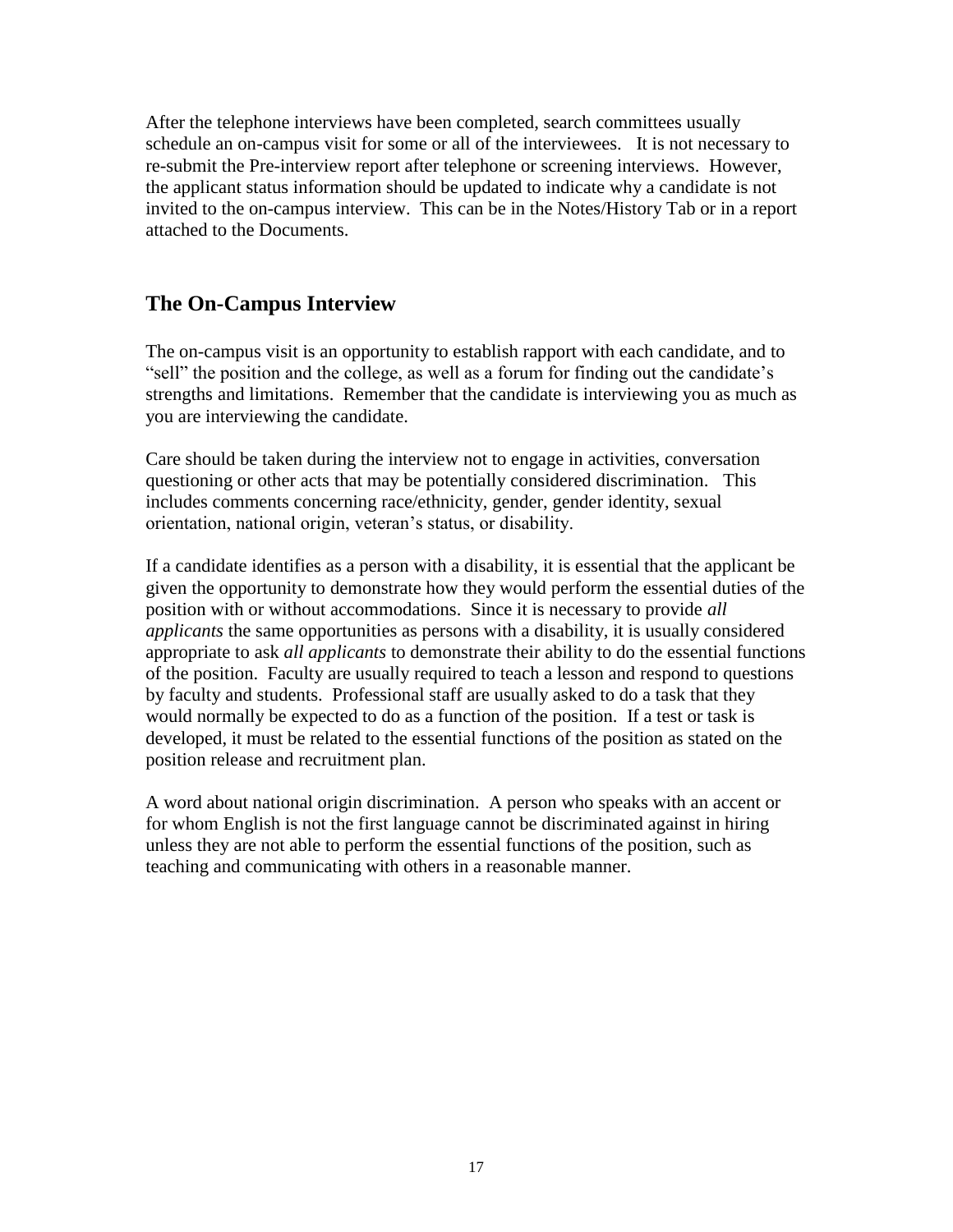<span id="page-17-0"></span>*Step 10: Complete Reference & Credential Checks*

#### **Reference & Credential Check**

The primary purpose of a reference and credential check is to confirm information obtained from a resume, curriculum vitae, application, or interview. Some studies indicate that as many as 45% of all resumes contain false or exaggerated information, while college registrars report that at least 60% of the requests for verification contain falsified educational information. Another reason to conduct a reference and credential check is to obtain more information about an applicant's work ethic, initiative, and performance.

Usin[g http://www.google.com](http://www.google.com/) or other search engines may help in verifying the candidate's credentials.

#### **Checking References**

#### **References must be checked before making a recommendation**

It is important to review the references that are provided by the applicant – those identified as references and also those who they have not identified. The references should be able to provide support for the applicant's ability to meet the expectations of the position. It is important to consider not only who the applicants provide as a references, but also who they do not provide. It is appropriate to check with references both from those given by the candidate and others as necessary to confirm the candidate's suitability for the position. In general, personal friends and acquaintances are not considered professional references. Recent or current employers are usually included among the persons providing professional reference.

For senior level positions it is advisable to have senior administrators do the reference checks. Final reference checks should be made after the final interviews. Some committee do reference checks before the final interview. That decision is up to the committee and the administrator and is largely dependent on the nature of the position.

Many searches require reference letters to be submitted with the application. Others will require only verbal references after the selection has been made. Verbal references may be subject to hear-say. At least 2 members of the search committee should check the references of each applicant or finalist. If there is a concern, the search chair should discuss the concerns with the committee and the administrator.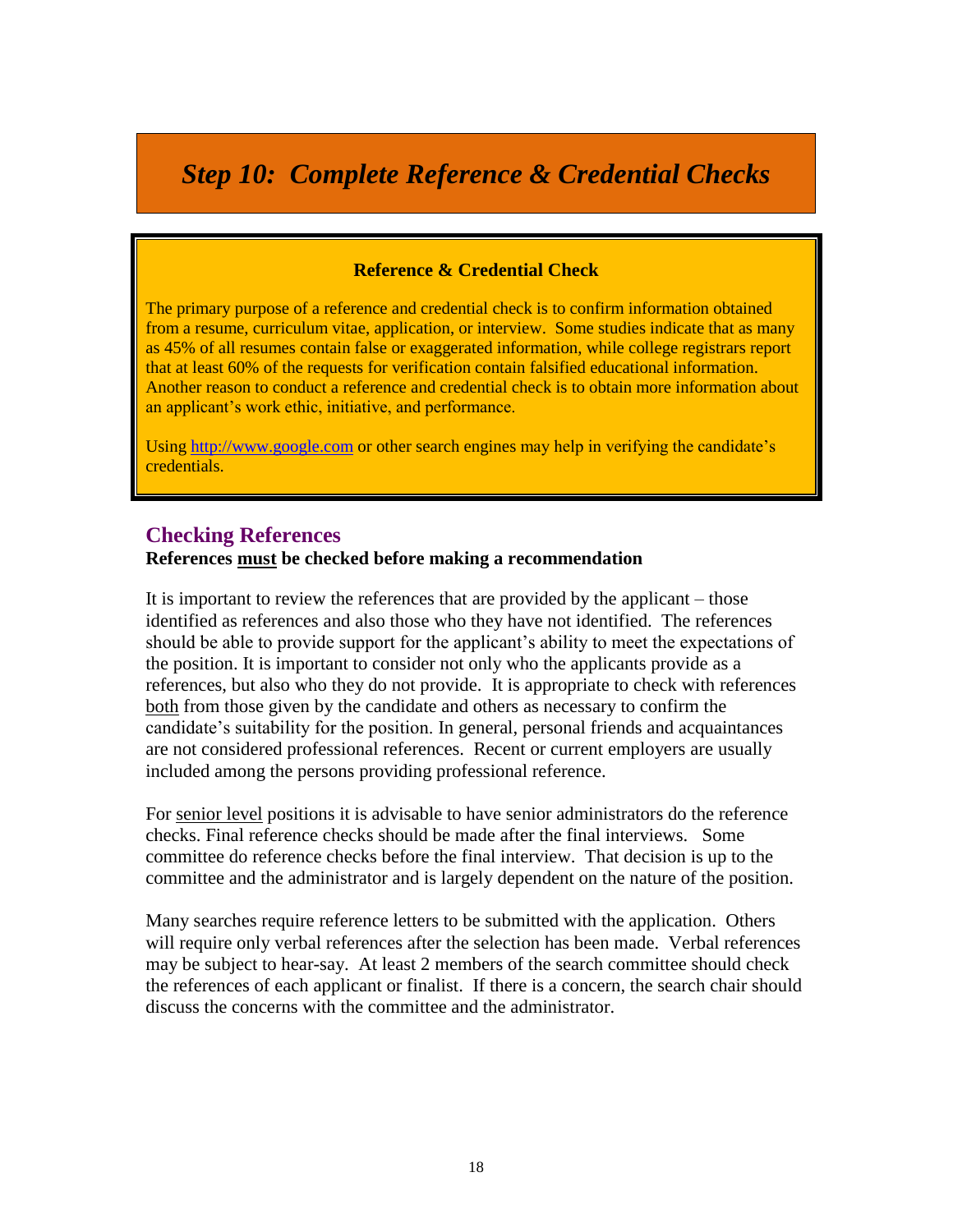### **Planning and Preparing for the Final Reference Check**

Gather information on the references to be contacted. Make sure the candidate has provided you with the current information on the individuals providing references. Know the relationship of the person to be contacted to the applicant.

Check "off-the-list" references. It is a *courtesy* but not a requirement that you inform the candidate that you will be contacting references "off-the-list," particularly for administrative positions. This is usually not done unless the candidate is a serious finalist for the position.

Review the application and the resume. Identify what data needs to be verified. When talking to references use open-ended questions to ascertain the skills and characteristics that you want to learn more about. Review to make sure you are not asking prohibited questions.

Confine the direct questions to the particular position responsibilities and requirements as posted.

Schedule about 20-30 minutes to conduct each reference check. Make sure that you will have the privacy needed to conduct the check. It is wise to have at least two persons on the search committee doing the reference checks to verify what is being reported.

<span id="page-18-0"></span>Discuss any concerns with the administrator and the search committee.

# *Step 11: Search Chair Completes Interview and Recommendation Report*

When all information on the candidates has been collected, the committee begins its final deliberations and determination of candidates to recommended for the position. Some administrators suggest that at least two or three names be recommended unranked. This should be clarified with the administrator in advance.

Care should be taken to follow all legal considerations in making final recommendations. The reasons for documenting why a candidate is not recommended or is ranked lower than others should be clear, legally defensible, and free from bias or illegal discrimination. Rationale should be based on the requirements and perceived ability to perform the primary responsibility of the position.

#### **Interview and Recommendation Process Report**

The Interview and Recommendation Process Report is used to report on the process for interview and final recommendations. The report provides the rationale for recommending the final candidates and the rationale for why other candidates were not recommended. The rationale must relate to the requirements for the position and the candidate's ability to perform the primary responsibility of the position. It may also indicate specifically how the candidate compares to others. The report is used to report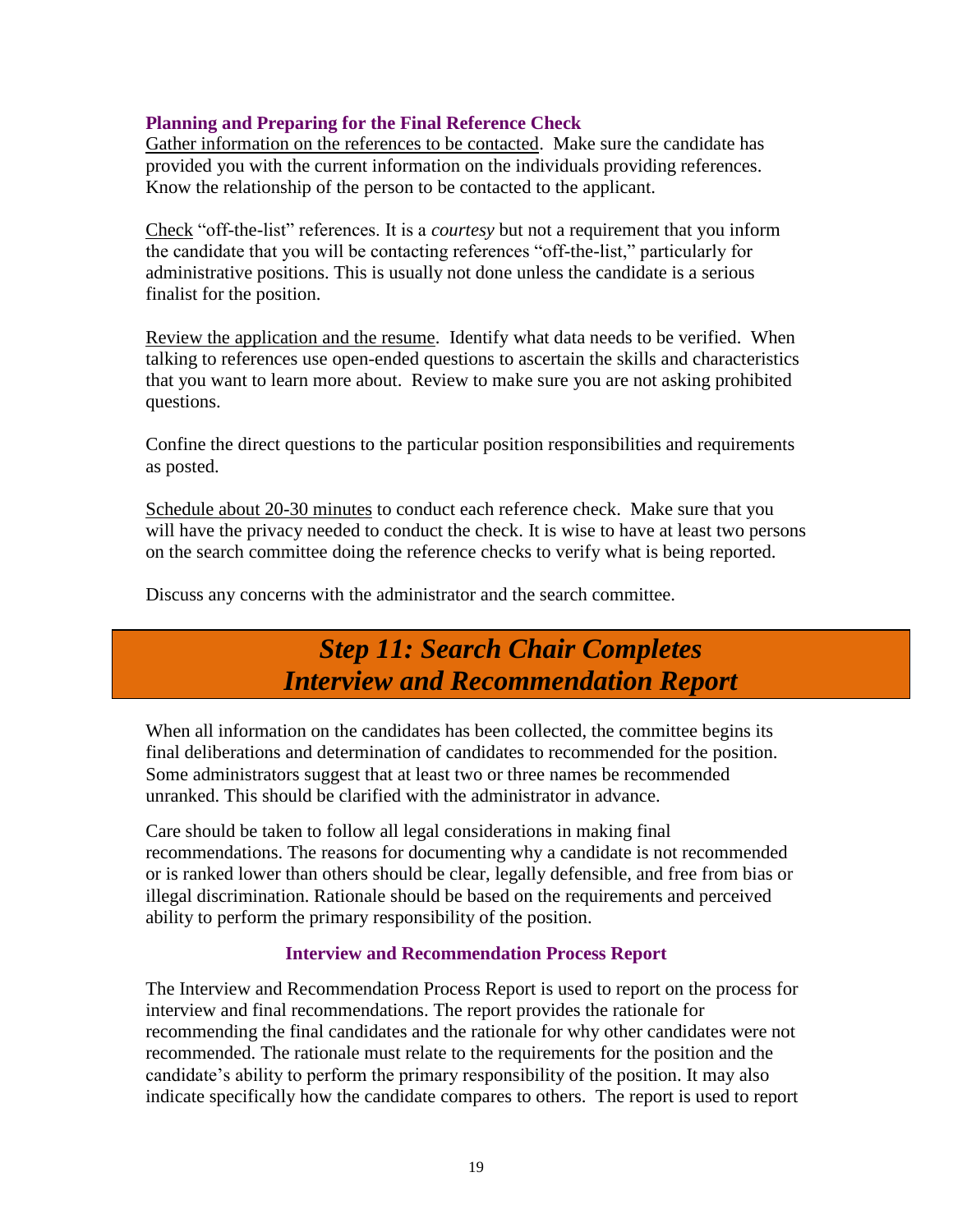applications submitted after the pre-interview report was submitted as well as the basis for the hiring decision on all applicants that were interviewed.

The search chair will perform the following functions:

- Change the status of applicants, including those who applied after the preinterview report. The final report must indicate the final decision of the search committee.
- $\bullet$
- Describe the interview process to assure the process was fair according to EEO guidelines

## **Recommendation & Approval**

The search committee chair and appropriate administrators must approve the Interview and Recommendation Report. The dean and/or the responsible administrator appropriate for the position makes the final selection of the candidate to be offered the position, makes the offer to the candidate and negotiates the final terms of employment. The administrator may or may not accept the recommendation of the committee. If the recommendation is not accepted the search may continue or be closed without hire.

**Note:** It is essential that confidentiality be maintained until the president, provost, vice president or dean/director makes the appointment. Final negotiation can be jeopardized by breach of confidentiality at this point. Since the committee is making a final *recommendation*, the final selection of the successful candidate remains the responsibility of the provost/vice president or president, depending on the position.

# <span id="page-19-0"></span>*Step 12: Administrator completes the Appointment Form*

### *Making the Offer*

The dean/director/vice president is the person designated to make the offer to the candidate and negotiate the terms of employment. The committee should avoid making offers or implied offers to any candidate. The administrator may or may not accept the recommendation of the committee. He/she may do a further investigation of the candidate before making an offer to the candidate. If the candidate accepts the offer, the appropriate Appointment form is completed and forwarded to HR.

### *Notification*

When the offer has been accepted, the unsuccessful candidates are notified through the PeopleAdmin system.